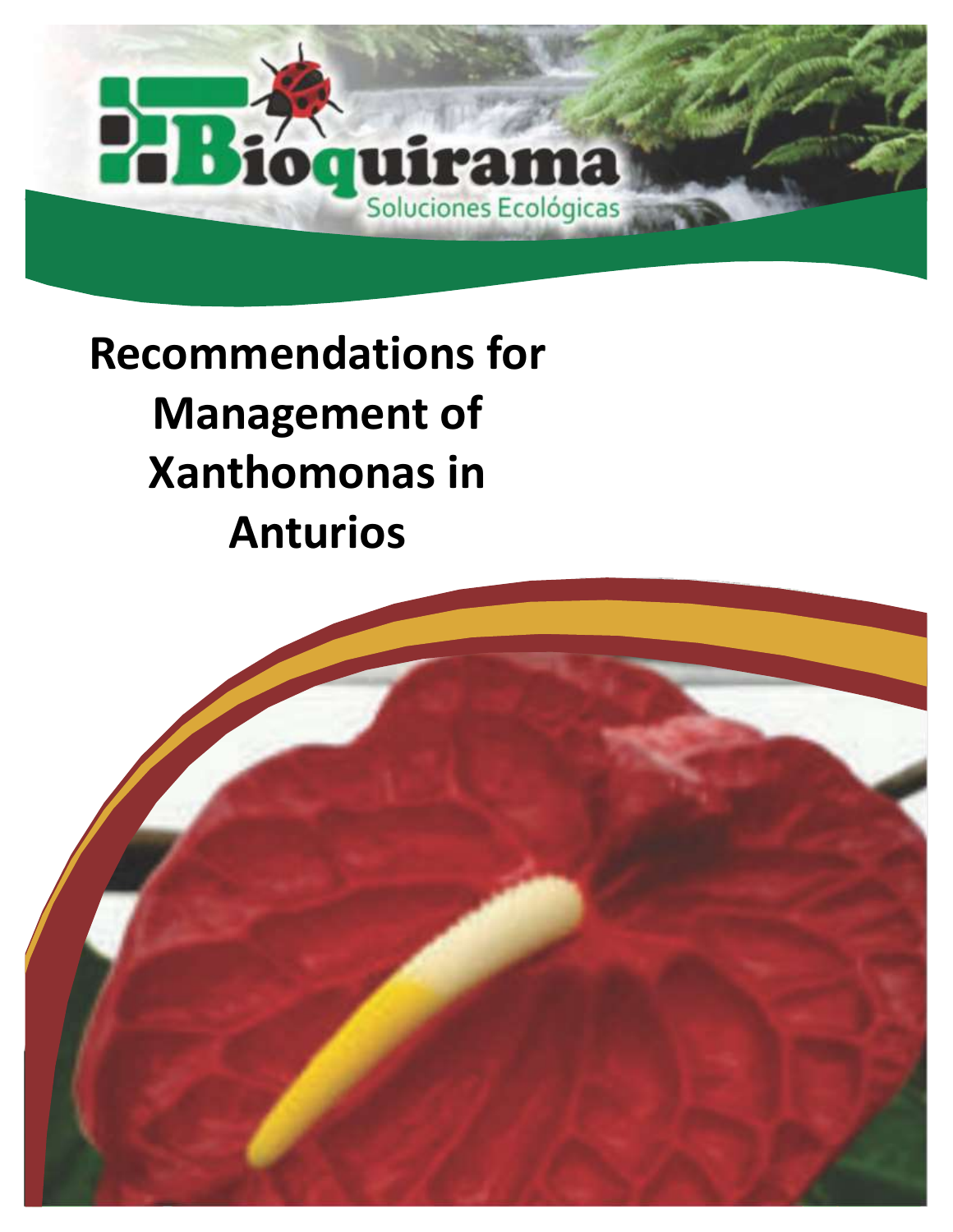

#### **XANTHOMONAS MANAGEMENT IN ANTHURIUMS**

Anthurium bacterial blight ( Anthurium andreanum Lind ) It was identified in 1972 , causing severe defoliation in variety ' Kansako Red', on the island of Kauai , Hawaii, limited infection leaves and husks ( 3). Subsequently, in 1980 , It was also found in Mountain View and months later Oahu Island , extending to several commercial plantings in the two Hawaiian islands. In the latter case , most varieties were susceptible and infection was not limited to leaves and husks , but also invaded the beams vascular , resulting in death of the plant. This disease was attributed to the bacterium Xanthomonas campestris, also causing blight on the island of Kauai in 1972 .

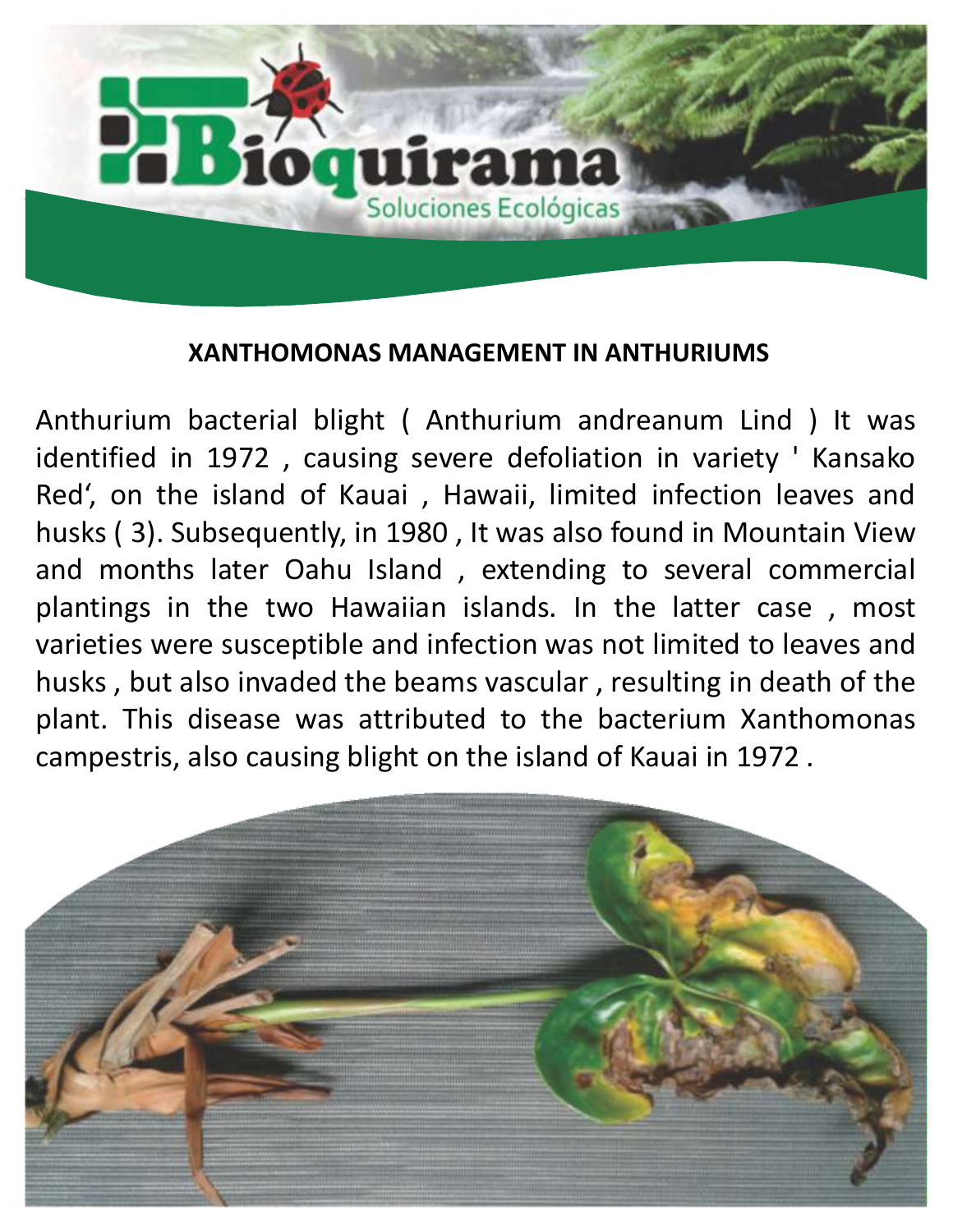

The bacteria invade the tissues ducts interfering with the translocation of water and nutrients, which is why the yellow leaves prematurely and the flowers produced they are of pale colors and stained. In the stem, the advancing infection, causes death or layer abscission at the base of the petioles of the leaves and stems floral; therefore, leaves and flowers can be easily peeled with a slight outward movement.

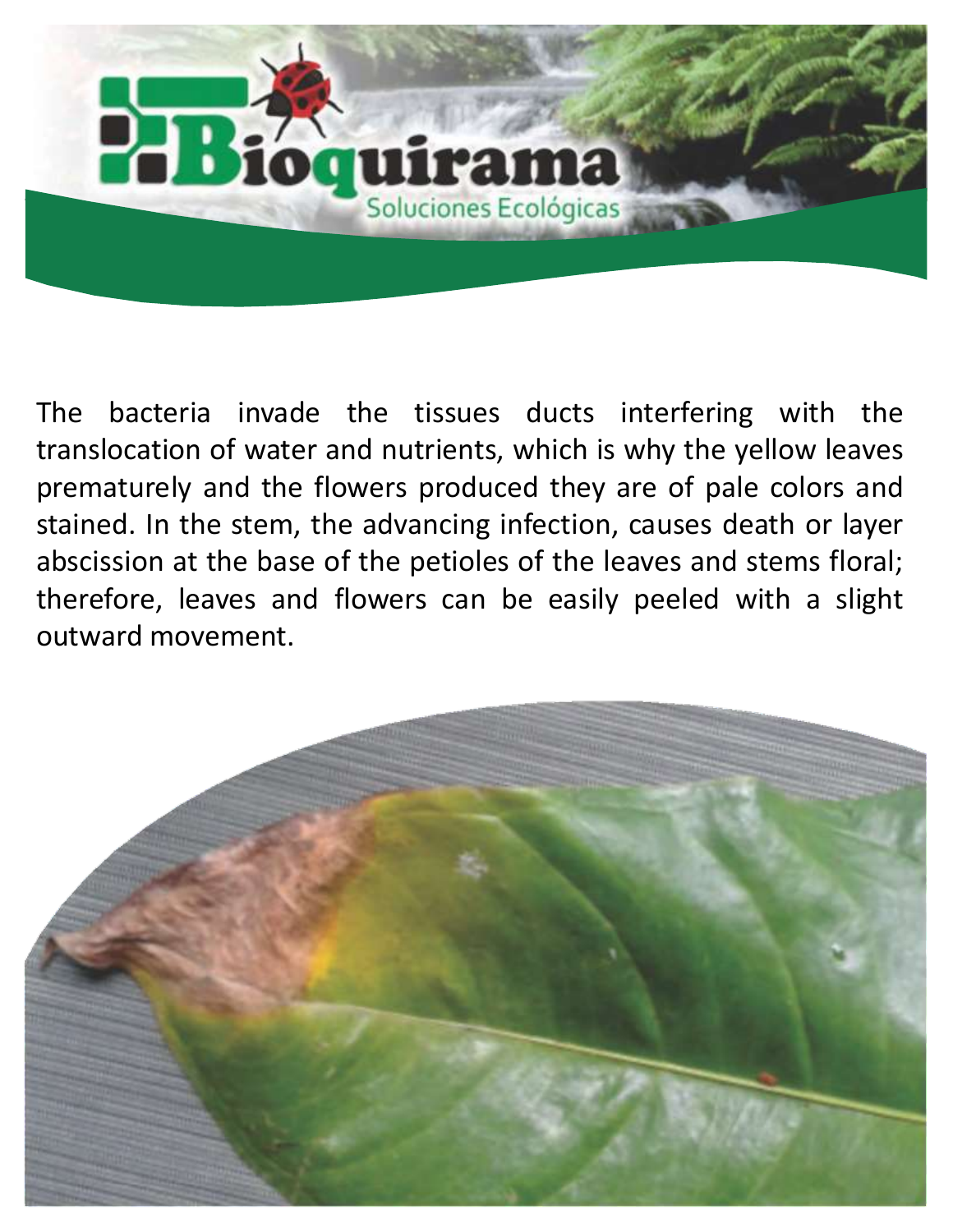

#### **The disease may present several symptoms of acute or chronic.**

#### **Chronic Phase:**

Presence parallel to the ribs, as dots or dashes up to a centimeter long and a color from white to yellow in limbo lines. Increase in size stripes and leaves no bleaching and drying of apexes; They curl and bend inward. Appearance burning.

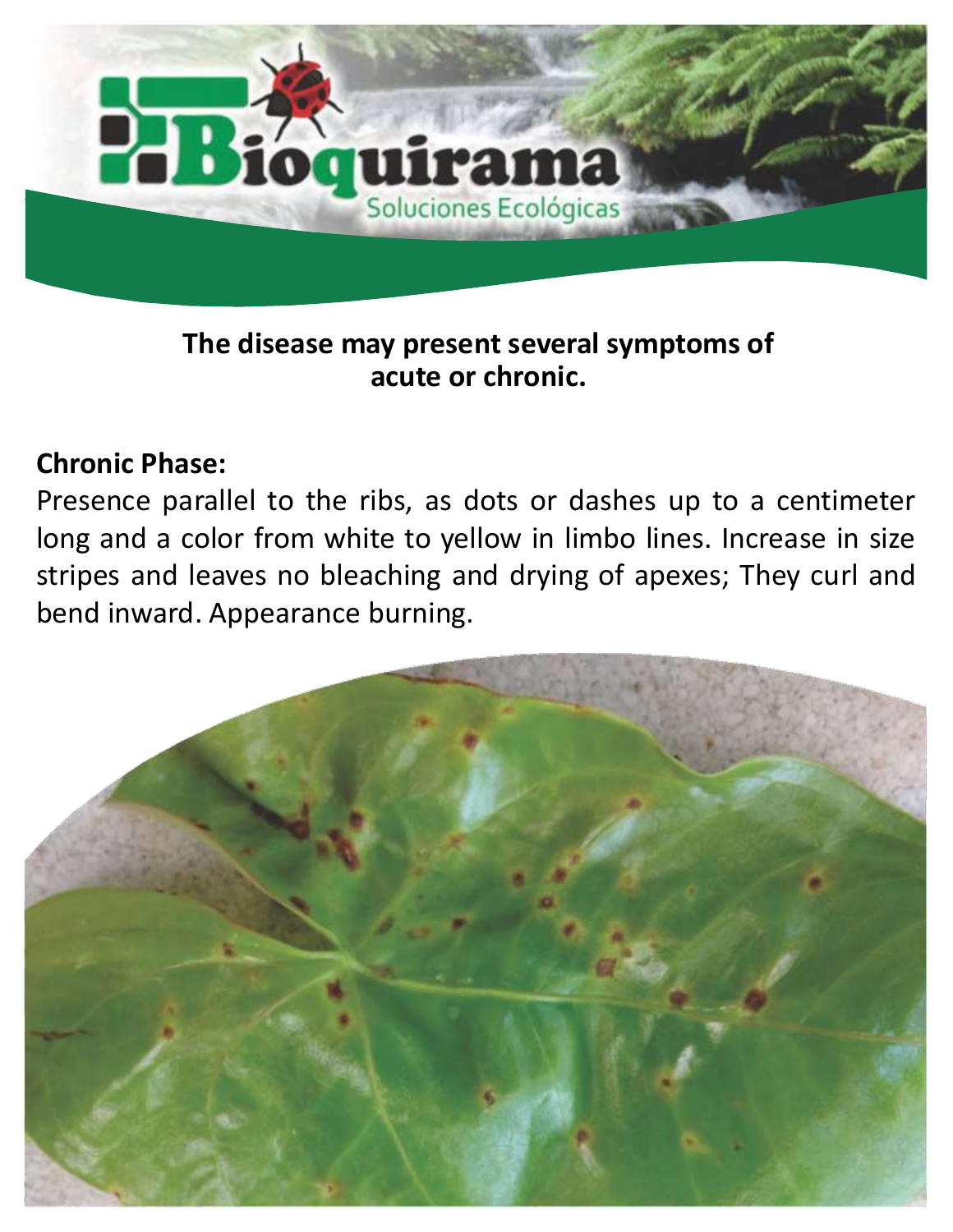

#### **Acute phase:**

Sudden death, as wilting by extreme drought. occurs when there is a rainy season and then prolonged drought.

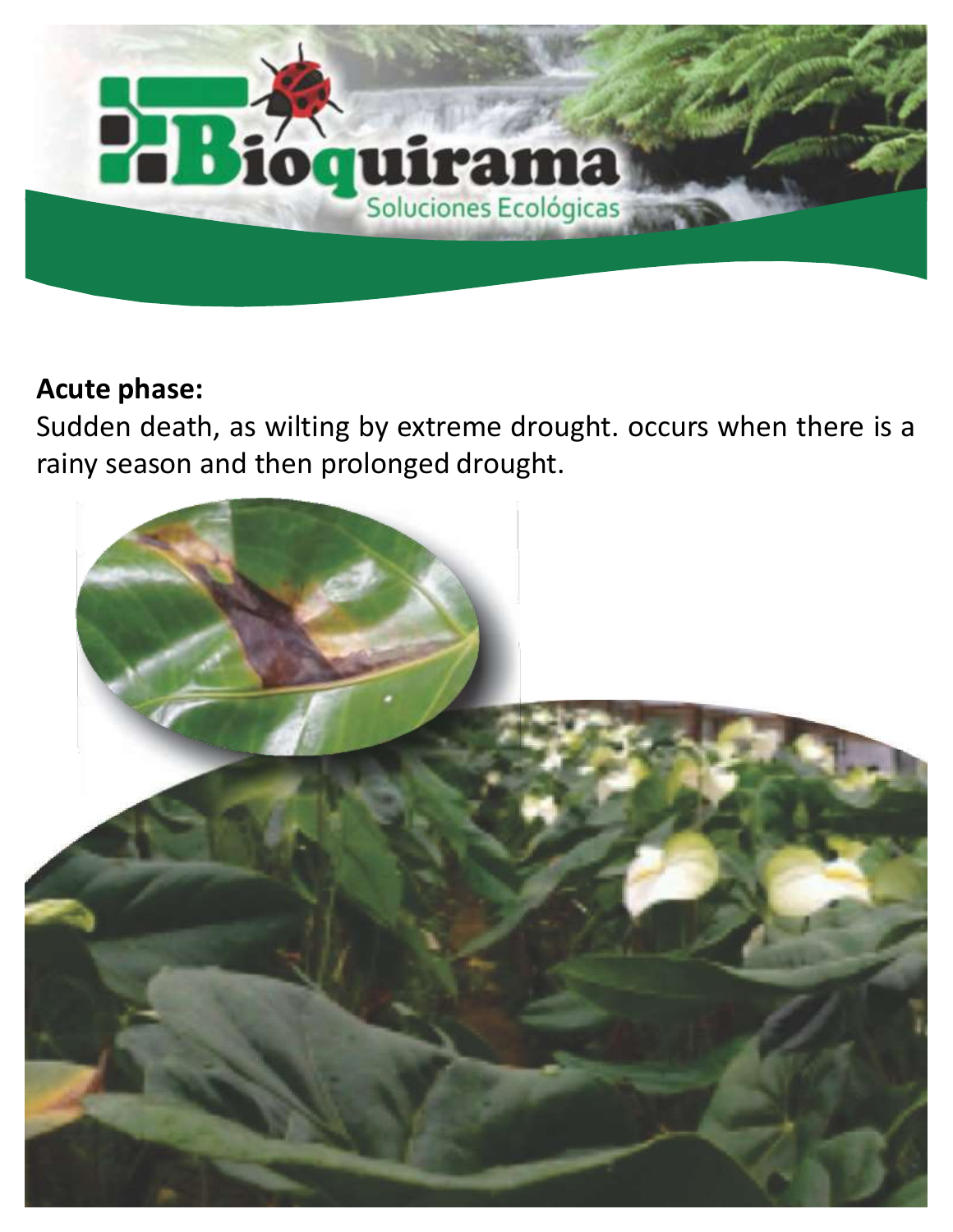

#### **Driving**

- No chemical control is recommended.
- Eaves with symptoms of the disease should be eliminated to reduce the inoculum source and spread of the disease.
- The extracted material culture should be bagged immediately withdraw from the plant and tie it once it is full. Then buried in an isolated part, this process applies to all present problems that crop protection plant material.

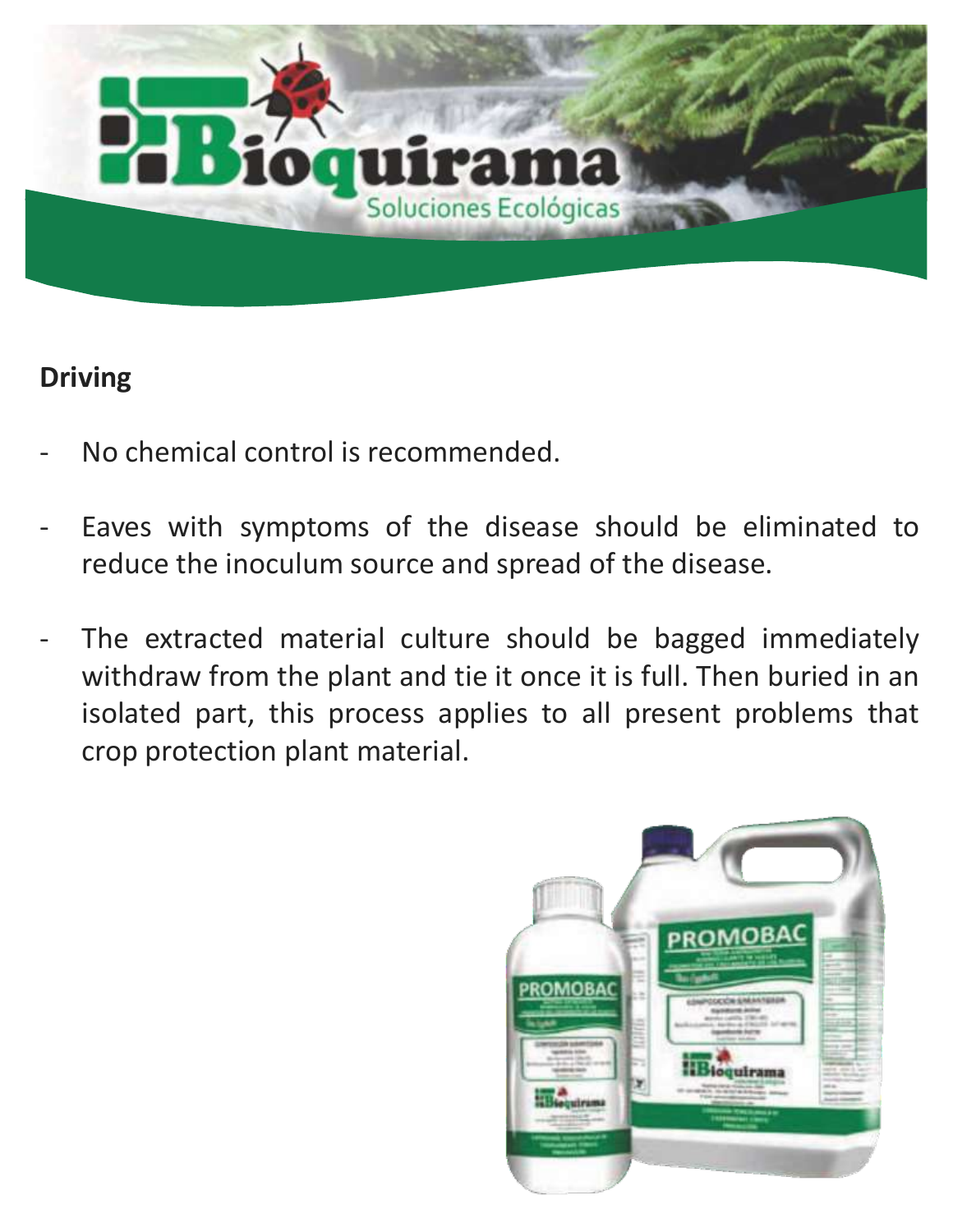

#### **Driving**

- When the disease is detected to an application Promobac at 10 D.C. / Liter for all cultivation, directing soil applications and plants.
- Eight days after the first application Promobac repeat 1c.c. Equifun more 3c.c. / Liter for the entire crop.
- Make disinfecting tools with iodine.